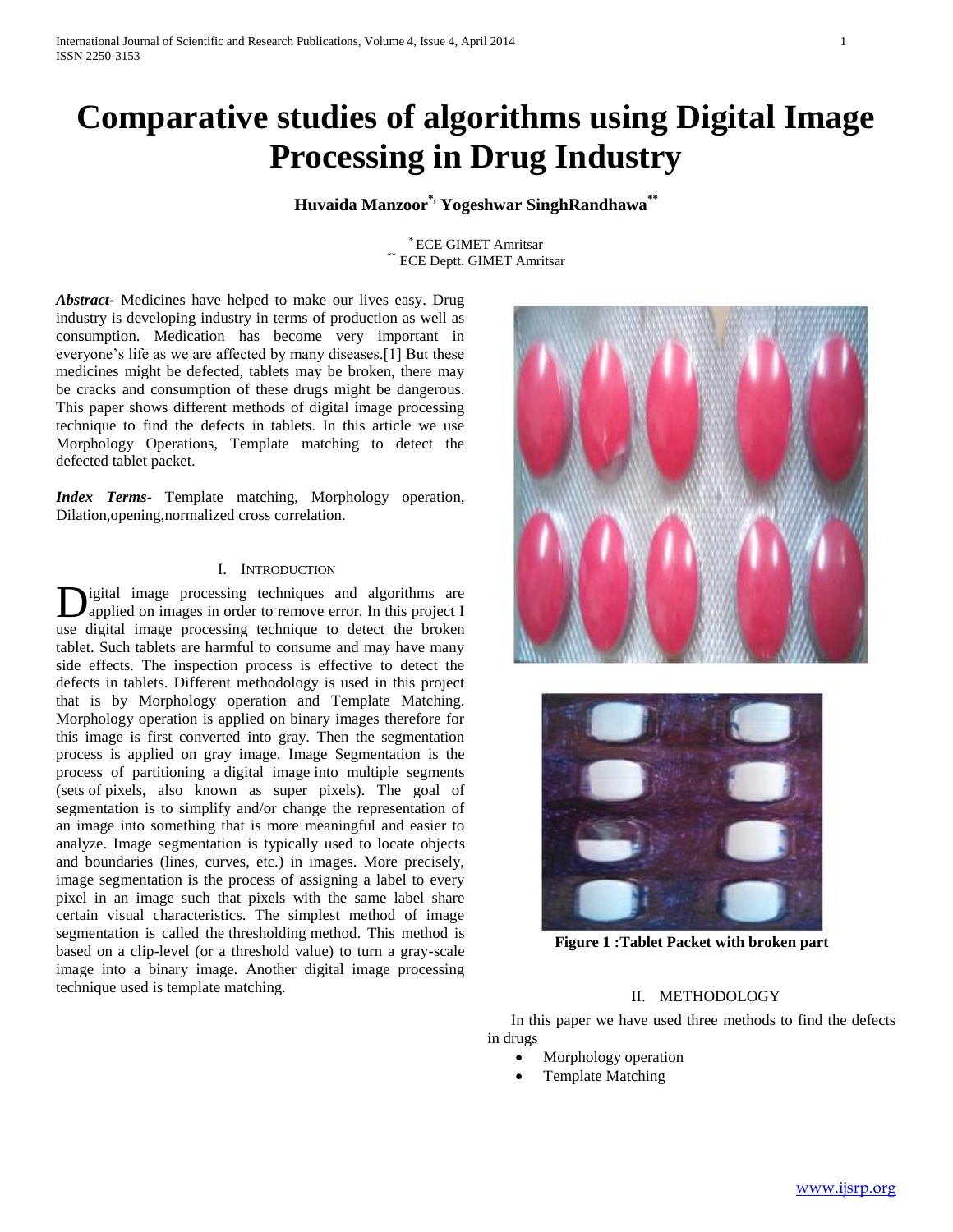#### *Morphology Operation*

 The binary image is then filtered in order to remove noise. Morphology operations are used to remove the noise. Morphological operations are affecting the form, structure or shape of an object. Applied on binary images (black & white images – Images with only 2 colors: black and white). They are used in pre or post processing (filtering, thinning, and pruning) or for getting a representation or description of the shape of objects/regions (boundaries, skeletons convex hulls).Morphology is a broad set of image processing operations that process images based on shapes. Morphological operations apply a structuring element to an input image, creating an output image of the same size. In a morphological operation, the value of each pixel in the output image is based on a comparison of the corresponding pixel in the input image with its neighbors. By choosing the size and shape of the neighborhood, you can construct a morphological operation that is sensitive to specific shapes in the input image[2][9].

Morphology is of following types:

- *Dilation*: Dilation allows objects to expand, thus potentially filling in small holes and connecting disjoint objects.
- *Erosion*: Erosion shrinks objects by etching away (eroding) their boundaries.
- *Opening*: Morphological opening is used to remove small objects from an image while preserving the shape and size of larger objects in the image. Morphology opening is an erosion followed by dilation. The opening has the effect of removing objects that cannot completely contain the structuring element.
- *Closing*: Closing is opening performed in reverse. It is defined simply as a dilation followed by an erosion. Erosion using the same structuring element for both operations*.*

*Template Matching*

# Technique used in classifying objects. Template matching techniques compare portions of images against one another. Sample image may be used to recognize similar objects in source image. If standard deviation of the template image compared to the source image is small enough, template matching may be used. Templates are most often used to identify printed characters, numbers, and other small, simple objects. For example original image is of tablet packet containing ten tablets. Like morphology operation image is first converted into gray and then to binary. The binary image is then filtered in order to remove noise and edges are detected using canny edge detection. A template is selected and is compared with rest of the tablets In this way defected tablet can be found.



**Figure 2: Template matching block in matlab**

 The Template Matching block finds the best match of a template within an input image. The block computes match metric values by shifting a template over a region of interest or the entire image, and then finds the best match location.

#### III. PROPOSED WORK

**Block Diagram of Morphology Operation Method**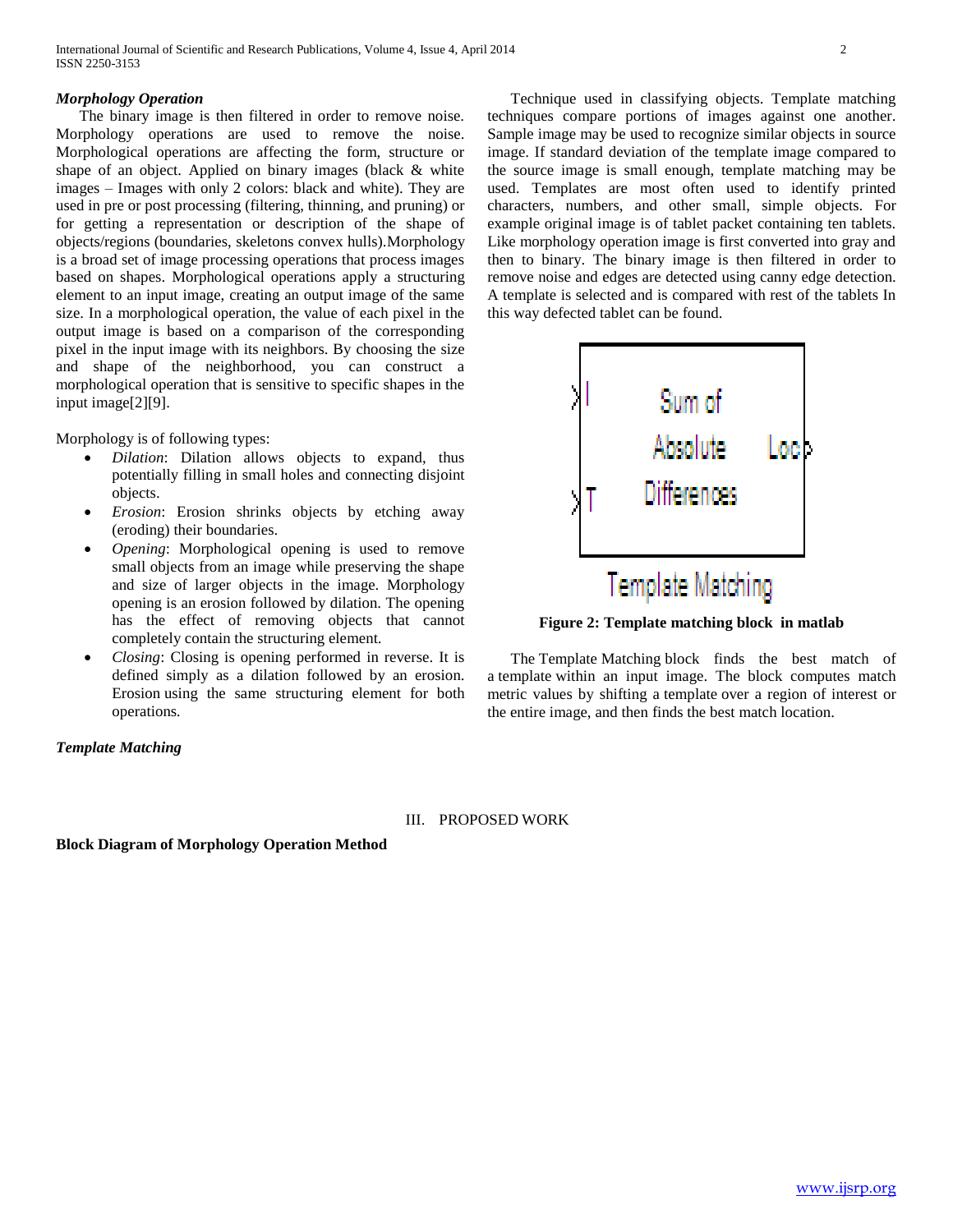

Steps for Morphological Method

- 1. Capture an image of a tablet packet without any defect.
- 2. Convert this image into gray image.
- 3. Convert gray image into binary image
- 4. Apply morphology opening on binary image. Morphology opening will remove noise from the image.
- 5. Dilate the opened Image. Dilation will expand the image and will make the image big.
- 6. Calculate the no. of pixels of binary image.
- 7. Now capture the same tablet packet with broken/missing part.
- 8. Apply the same process that is applied on tablet packet without any defect.
- 9. When defected packet is found,beep will be generated.
- 10. Subtract the two images
- 11. Missing part of tablet and position of defect is obtained.
- 12. Filter it by using morphology opening technique which removes the noise.

#### Steps for Template Matching

- 1. Read an template image(defected or broken tablet).
- 2. Crop the image
- 3. Read the image of defected tablet packet.
- 4. Crop the image
- 5. Use normalized cross correlation to detect the position of defected tablet
- 6. Position of defected tablet found

# **Block diagram of Template Matching Method**

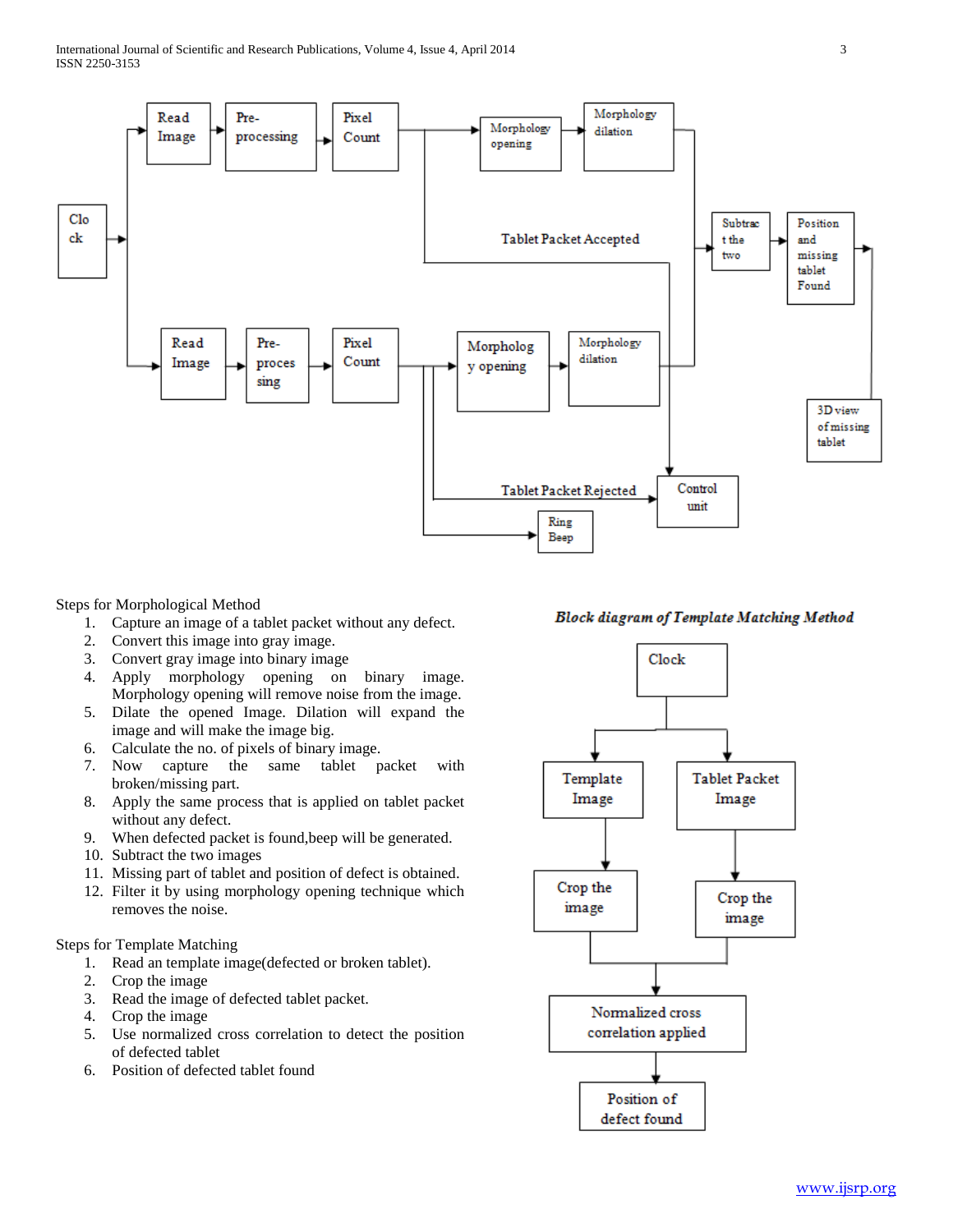

# *Simulation Results for Morphology operation*



**Figure 3a pre-processing of image**

Morphology opening of Tablet without defect Morphology opening of Tablet with defect



Morphology opening removes the noise from the image. It is clear from the figure that noise is removed after using morphology opening. Dilation expands the object as it is clear from the figure 3b Morphology opening and dilation is done on both tablet with or without defect. Figure 3c shows the subtraction process to detect the broken tablet and also to find the position of defect.In this process output of dilation of tablet packet with and tablet packet without defect is compared/subtracted.The output of subtraction gives the missing part of tablet.But the output found is noisy,so for this morphology opening is done.So position and the missing part of tablet is found.

Morphology operation of an image. In morphology operation, Morphology opening and Morphology dilation is done.

# **Figure 3c Defect found**

 Figure 3a shows the preprocessing of tablet packet. In preprocessing, first image is converted into gray image then gray image is converted into binary level image. This process is done with tablet packet with and without defect. Figure 3b shows the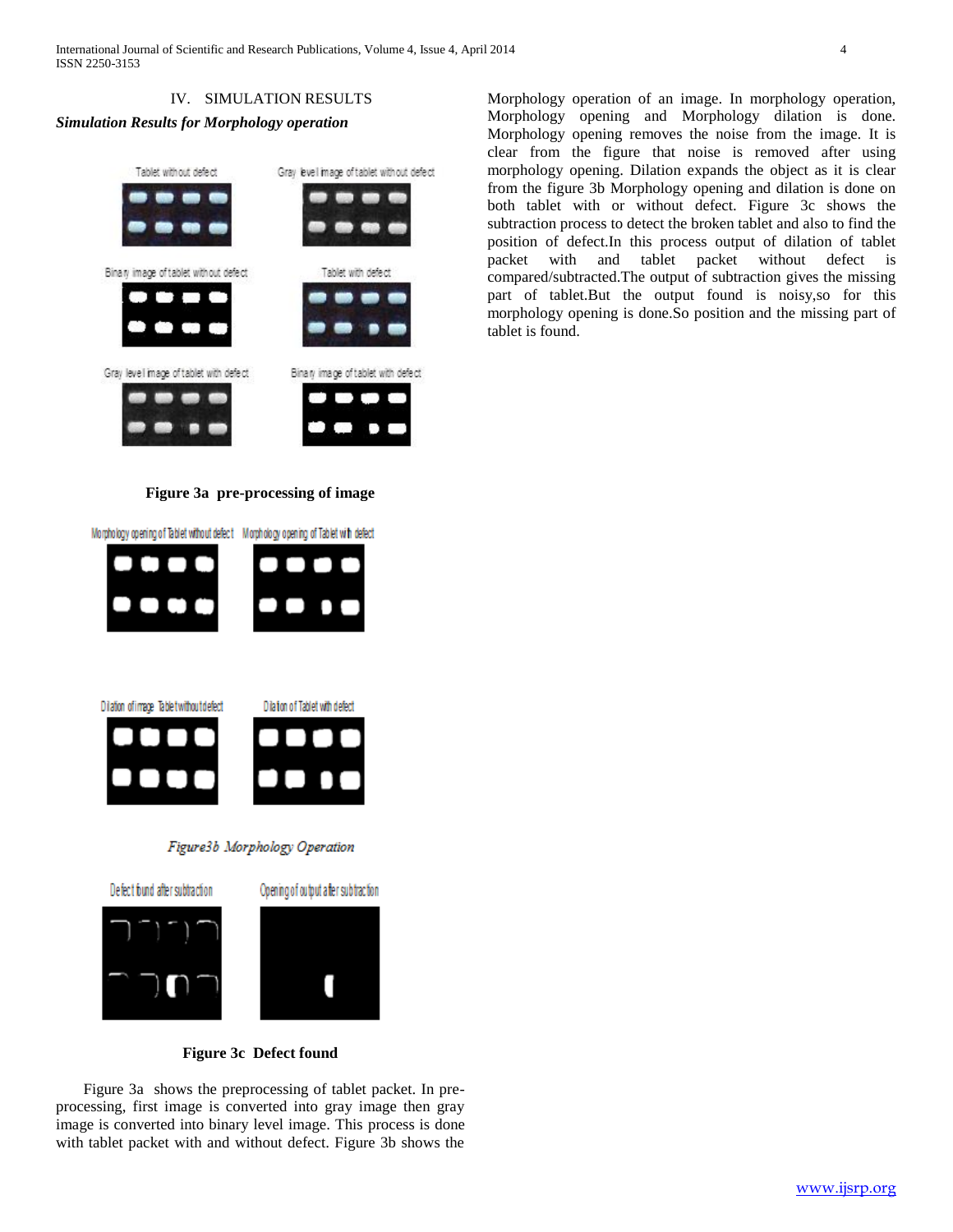International Journal of Scientific and Research Publications, Volume 4, Issue 4, April 2014 5 ISSN 2250-3153



Figure 3d 3D view of Missing part of tablet

Simulation result of template matching



Figure 4a RGB Image of tablet packet



Figure 4b 3D view of Tablet packet



Figure 4c Template found



Figure 4d position of template

 Another method template matching is used to detect the defect in tablet packet.Figure 4a shows the rgb image for defected tablet packet.Figure 4b shows 3D view of tablet packet.In this method normalized cross correlation is used to detect the required template.Figure 4c shows that the required template is found and 4d shows position of defected tablet in tablet packet.

*Table 1 Comparison between two methods*